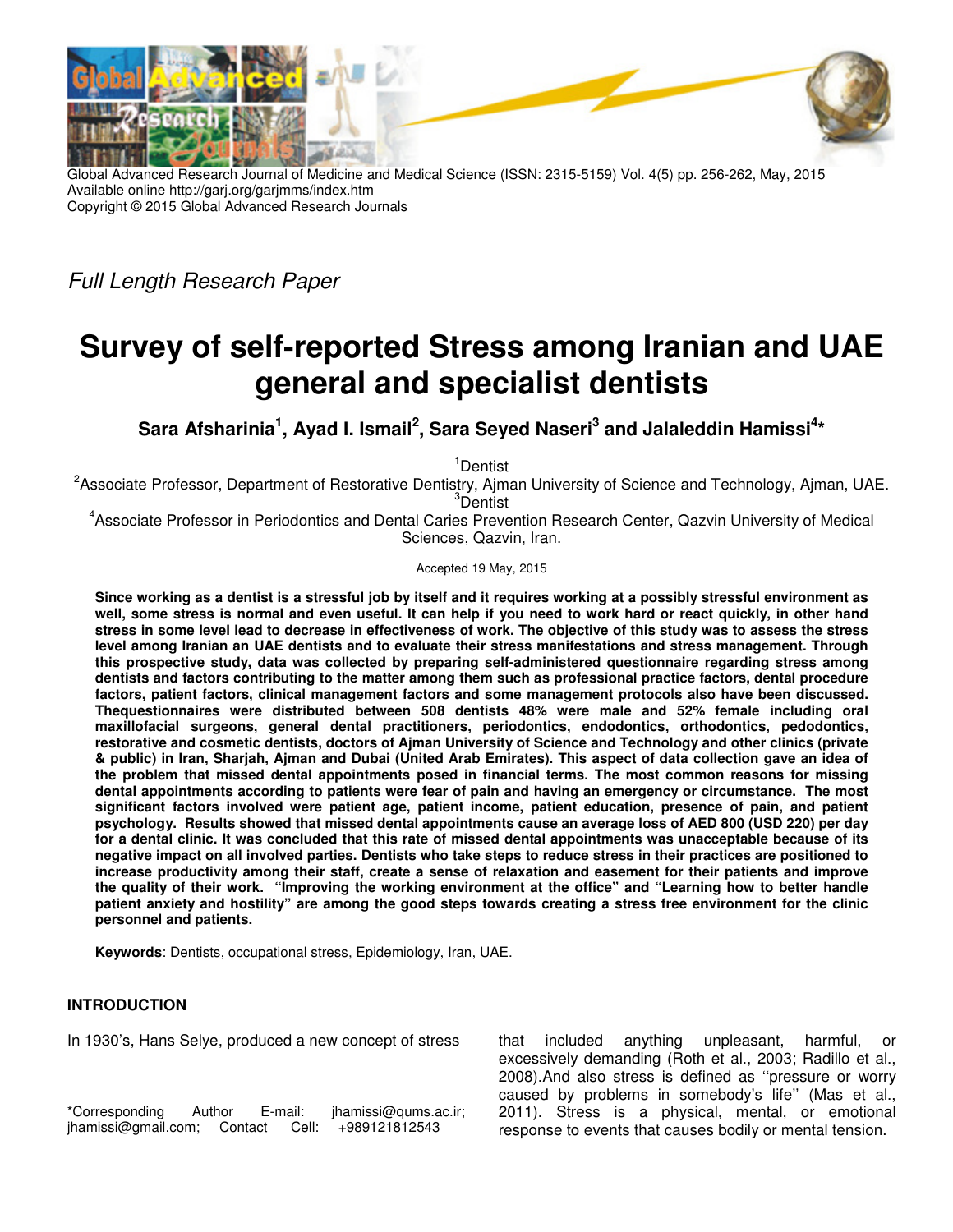In small amounts, stress is normal and can help us be more active and productive. However, very high levels of stress experienced over a prolonged period can cause significant mental and physical problems (Kadayam et al., 2012). A group of experts believe that stress at work is caused by high demands on the person (huge workload), and person's lack of organization and inability to control the situation (ZareJahromi et al., 2012).

Among various professions, dentistry has the reputation of being as a stressful occupation (Azad et al., 2013; Pozos-Radillo et al., 2010) and the high level of occupational stress in dentistry has been widely reported. Stressors identified in dental practice include: time and scheduling pressures, managing nervous patients, financial and business issues, patients' unfavorable perception of dentists, staff and equipment problems, and the extremely fine and exacting nature of the work (Rahul et al., 2002). Generally, level of stress experienced by the dentists depends on the patient-dentist and dentist nurse relationships, and on the level of job satisfaction (Roth et al., 2003; Haifa and Azizah, 2011; Veersangappa et al., 2007).

The nature of profession results in deterioration of physical and mental health of the dental practitioner that adversely affects the quality of health care services offered to the patients (Azad et al., 2013). Stress as defined by Lazarus "is a condition or feeling experienced when a person perceives that demands exceed the personal and social resources the individual is able to mobilize". Stress results in the release of catechol amines in circulation that takes a person to the state of "fight or flight". It leads to headache, increased blood pressure, lack of concentration, anxiety, depression and other sympathomimetic actions. A little day to day stress is affirmative as it enhances well being of the individual and helps in promoting work performance. The detrimental effects of stress on personality, mental and emotional state of the individual become obvious only when it gets overwhelming (Azad et al., 2013).

Stress is clearly a generalized phenomenon, and has a negative influence on health, cognitive deterioration and efficiency (Romero and Jaramillo, 2010; Blanca et al., 2010).In this investigation, dentists at public health institutions showed a major frequency of high chronic stress levels, which is considered to be an alarming situation that could put the health and employment security of dentists at risk (Blanca et al., 2010). Psychological and physical distress is squeal of stress, which affect the academic and clinical capability of individual (Yasir et al., 2015). Depression, anxiety, substance misuse, absenteeism; decreased work efficiency, and exhaustion are the squeal of stress (Yasir et al., 2015). Dentistry is considered to be a stressful profession due to different factors caused by work, representing a threat to dentists' health.

The objectives of this work were to identify and compare chronic stress in dentists among the different

health institutions and the association of stress with risk factors and conducting to investigate the background of stress, identify the factors associated with stress.

# **MATERIALS AND METHODS**

Through this prospective study, data was collected by preparing self-administeredquestionnaire regarding stress among dentists and factors contributing to the matter among them such as professional practice factors, dental procedure factors, patient factors, clinical management factors and some management protocols also have been discussed.

The questionnaire was developed by reviewing available questionnaires in the literature and to ensure its validity it was discussed with one of the best prosthodontics of faculty of dentistry in UAE and prepared under his supervision. The questionnaires were distributed between 508 dentists including maxillofacial surgeons, dental practitioners, periodontics, endodontic, orthodontics, pedodontics, restorative and cosmetic dentists, student doctors of Ajman University of Science and Technology (AUST) and other clinics (private and public) in, Sharjah, Ajman and Dubai (United Arab Emirates) and also in Iran. These questionnaires have been distributed among respondents. They have been told to respond according to their clinical experience.

Questionnaire has been distributed through direct contact with participants in private and public clinics, hospitals, AUSTdoctors. The study sample was drawn from the dentist's population in Iran and UAE. Total number of questionnaire was 508, two hundred forty four of those were distributed and collected in UAE and 264 of them were in Iran. An 18-item questionnaire was used. All statistical and data analysis was performed by using Microsoft Excel program. The data were entered and analyzed using Statistical Package for Social Sciences (SPSS-Version 20). Descriptive statistics (proportion, mean, standard deviation) and prepared as graphs and percentages. The comparison of stress levels among the two genders was analyzed using Mann–Whitney test whereas comparison of stress was done using Kruskal– Wallis test.

### **Sociodemographic data**

In the first part of the questionnaire, the participants were asked to report the following social demographic data: age, gender, marital status, type of employment, qualifications, and work-experience in years, duration of work in hours per week and income per month in UAE & Iran. Perceived Stress Scale PSS. Stress level among dentists was measured by Perceived Stress Scale PSS which measures a person's perception of stress over the last month and determines the likelihood stress induced physical and mental illness. The scale indicated the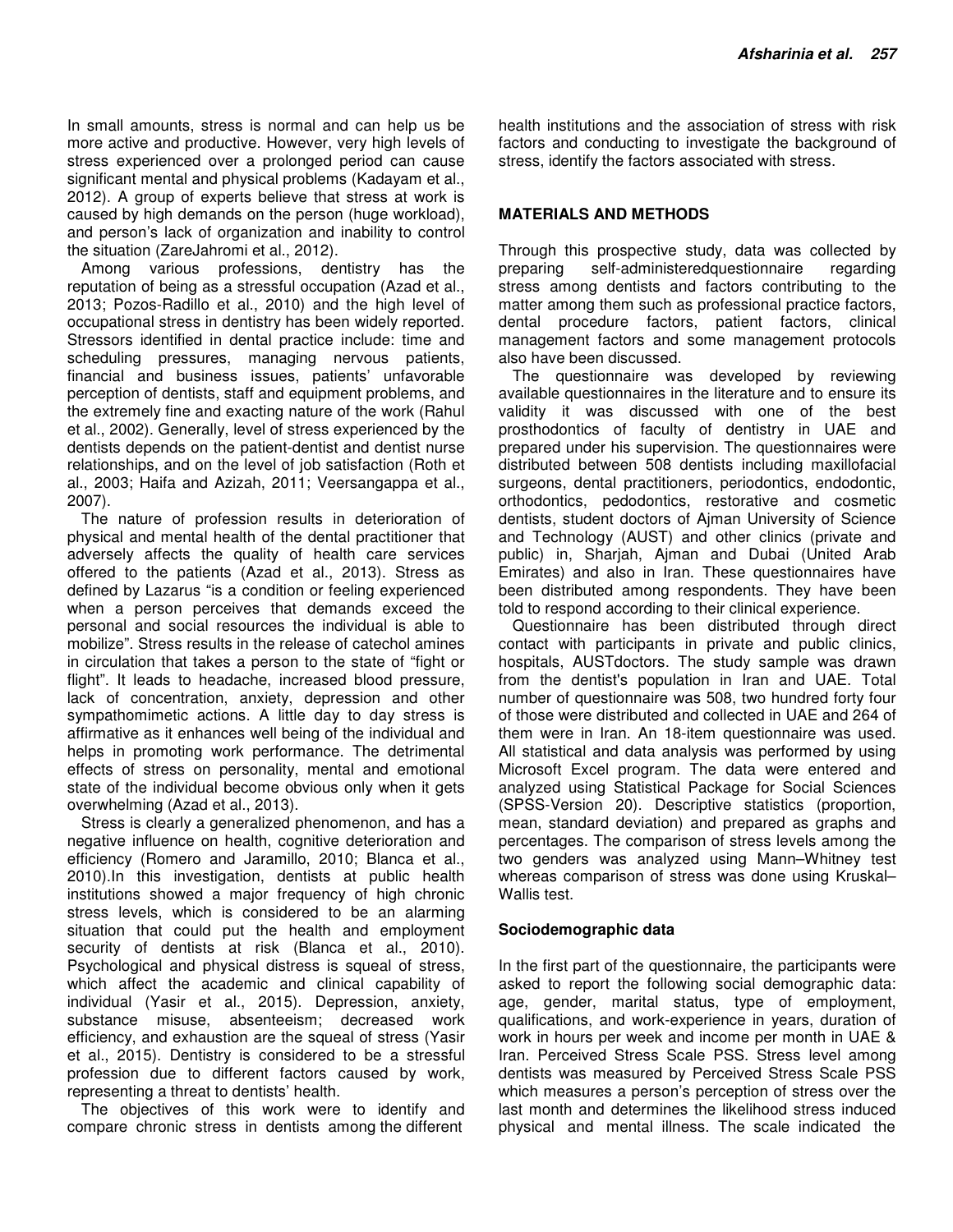frequency with which they experience the feeling (Never, Almost Never, Sometimes, Fairly Often, or Very Often). Higher Perceived Stress Scale Scores are associated higher levels of stress and indicate a greater likelihood for stress induced mental and physical illness. Scoring was done and they were graded as low (score 0-11), moderate  $(12-20)$  and high  $(>21)$ .

#### **Statistical Analysis**

All statistical and data analysis was performed by using Microsoft Excel program. The data were entered and analyzed using Statistical Package for Social Sciences (SPSS-Version 20). Descriptive statistics (proportion, mean, standard deviation) and prepared as graphs and percentages. The comparison of stress levels among the two genders was analyzed using Mann–Whitney test whereas comparison of stress was done using Kruskal– Wallis test.

### **RESULTS**

In our study two hundred forty four questioners were distributed in UAE, among those 48% were male and 52% female, 38% were under 30 years of age and 40% were between 30 to 39 years of age and 21% were above 40 (Table 1). 63% were general dentists and 6% were periodontist and 9% were endodontist and 6% were orthodontist and 3.6% were oral and maxillofacial surgeon and 12% were restorative and cosmetic dentist. 28% of which work at hospitals and 11.8% work at private clinics and 50.4% work at the university clinic (Table 2). 55.32% are satisfied with their carriers but 44.68% were not satisfied. The highest professional practice factor percentages contributing to the subject is time versus number of patients with the percentage of 38.52%. The highest patient factor percentage contributing to the subject is uncooperative patient with the percentage of 41.8% (Figure 1). The highest dental procedure factor percentage contributing to the subject is keeping up with new developments with the percentage of 29.5%. Most of them in UAE had below 10,000 Dhs per month with percentage of 47.95%; so the highest clinical management factor percentage contributing to the subject is increasing competition with a percentage of 37.7%.

In this investigation 264 questioners were distributed in Iran, among those 72.72%% were male and 27.27% female, 17.4% were under 30 years of age and 38.6% were between 30 to 39 years of age and 43.9% were above 40. 56.43% were general dentists and 4.5% were periodontist and 7.19% were endodontist and 7.19% were orthodontist and 5.3% were oral and maxillofacial surgeon and 6.43% were pedodontists and 6.06% were restorative and cosmetic dentist and 6.8% were prosthodontists. 30.3% of which work at hospitals and

**Table 1:**Gender, marital status, dentists in the study, by percentage of total respondents.

| <b>Demographic Variable</b> |          | Iran $(\%)$ | <b>UAE</b> (%) |
|-----------------------------|----------|-------------|----------------|
| Gender                      | Male     | 72.72       | 47.95          |
|                             | Female   | 27.27       | 52.04          |
|                             | Below 30 | 17.42       | 38.11          |
| Age                         | $30-40$  | 38.63       | 40.16          |
|                             | Above 40 | 43.93       | 21.72          |
|                             | Single   | 36.74       | 56.14          |
| <b>Marital Status</b>       | Married  | 63.25       | 43.85          |

**Table 2.** Personal information of practitioner

|               |                               | Iran $(\%)$      | <b>UAE (%)</b> |
|---------------|-------------------------------|------------------|----------------|
| Described     | <b>General Dentist</b>        | 56.43            | 63.52          |
| Practice      | Periodontics                  | 4.54             | 5.73           |
|               | Endodontics                   | 7.19             | 9.01           |
|               | Orthodontics                  | 7.19             | 6.14           |
|               | <b>Maxillofacial Surgeons</b> | 5.3              | 3.68           |
|               | Pedodontics                   | 6.53             | 0              |
|               | Restorative                   | 6.06             | 11.88          |
|               | Prosthodontics                | 6.81             | 0              |
| Place<br>οf   | Hospital                      | 30.30            | 28.68          |
| Practice      | Private clinic                | 84.09            | 11.88          |
|               | University                    | 26.89            | 59.42          |
| Years<br>οf   | Less than 5 years             | 11.74            | 50             |
| Experience    | 5-10 years                    | 37.12            | 28.68          |
|               | 11-20 years                   | 31.81            | 11.05          |
|               | More than 20 years            | 19.31            | 10.24          |
| Working       | 4-8                           | 32.95            | 70.90          |
| Hours per Day | $9 - 16$                      | 67.04            | 29.09          |
| Hours<br>οf   | $4 - 6$                       | 34.46            | 59.42          |
| Sleeping      | 7 and above                   | 65.53            | 40.57          |
| Health        | Healthy                       | 67.42            | 88.52          |
| Problem       | Have diseases                 | 32.57            | 11.47          |
|               |                               |                  |                |
|               | PSS (Iran)                    | <b>PSS (UAE)</b> |                |
| Low           | 12.2                          | 28.7             |                |
| Moderate      | 41.6                          | 41.7             |                |
| High          | 46.2                          |                  | 29.6           |

84.09% work at private clinics and 26.89% work at the university clinic (Table 2). 84.46% are satisfied with their carriers but 15.53% were not satisfied. The highest professional practice factor percentages contributing to the subject is low income with the percentage of 52.27%. The highest patient factor percentage contributing to the subject is demanding patient with the percentage of 45.45% (Figure 2). The highest dental procedure factor percentage contributing to the subject is interruption during work with the percentage of 21.21%. In Iran most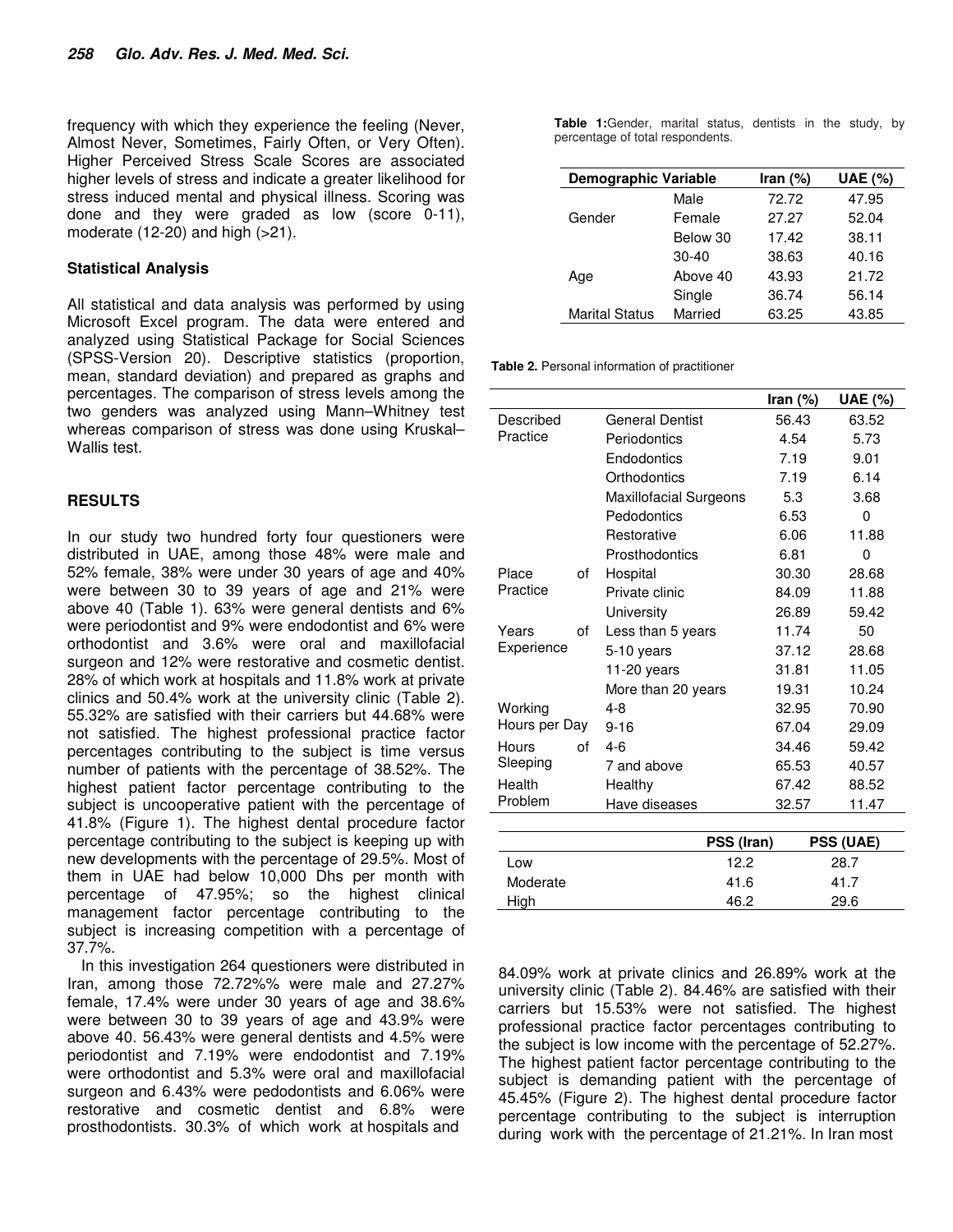

Figure 1. Influencesof patient factor percentage contributing to the subject is uncooperative patient.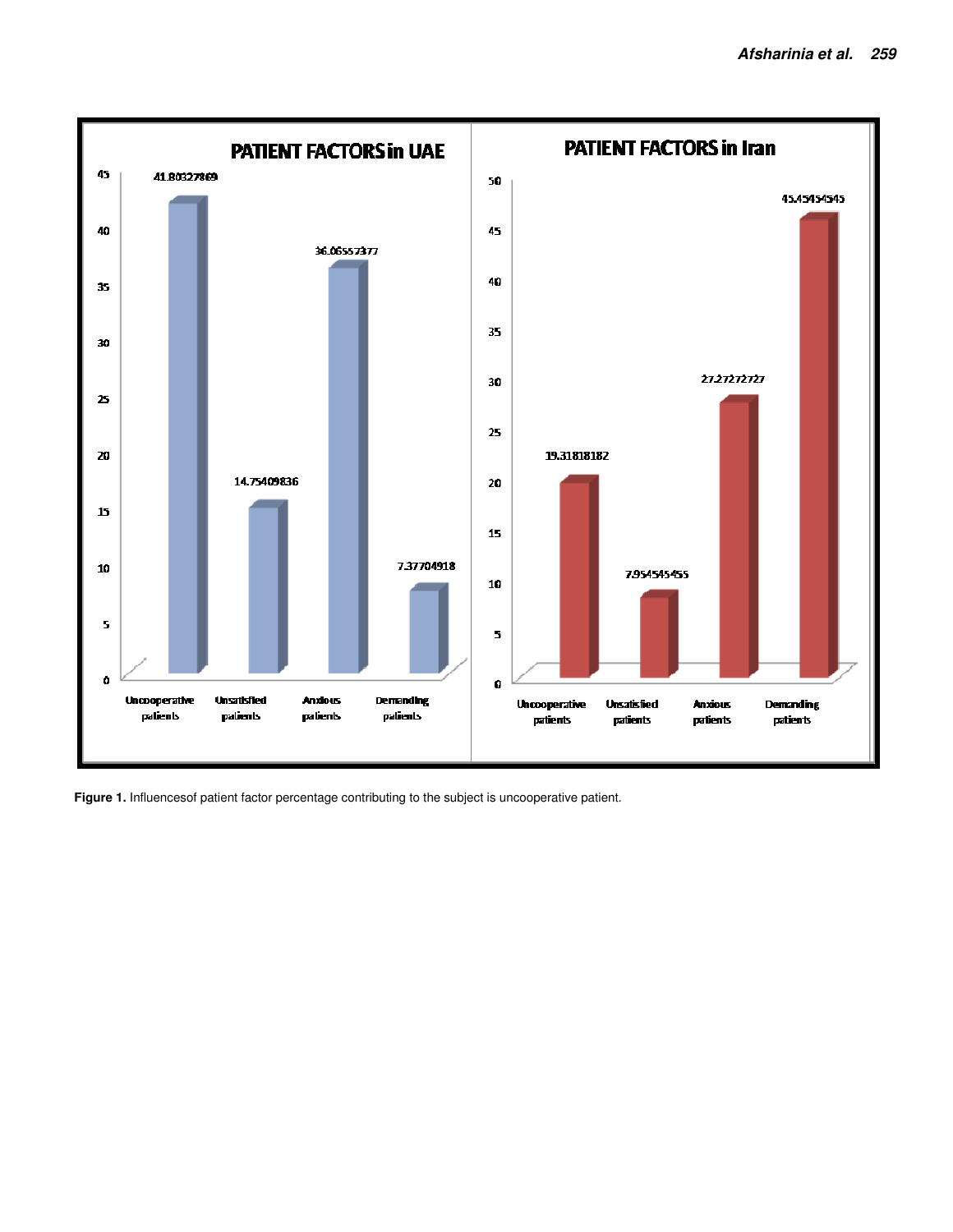

**Figure 2.** Influences of the patients' factor percentage contributing to the subject is demanding patient.

of them had income below 10,000 Dhs with percentage of79.92%; so the highest clinical management factor percentage contributing to the subject is financial pressure with a percentage of 68.18%.

## **DISCUSSION**

Stress is defined as "pressure or worry caused by problems in somebody's life" (Tangade et al., 2011). For the last many years dental professionals have been suggesting the presence of a relationship of psychosocial stress.In our study the primary stressor was topmost stress factor, which was highly significant followed by need to find own patients, lack of time for relaxation, financial sources, and our results were similar to the study reported by Acharya (Syeda et al., 2015; Acharya, 2003).

Being exposed to these stressful work conditions (called causes of stress) can have a direct influence on the health and the safety of the worker. In the dentist's professional performance during the normal working day, studies show that a major origin of stress is related to the time pressure factor at work, which is the main cause for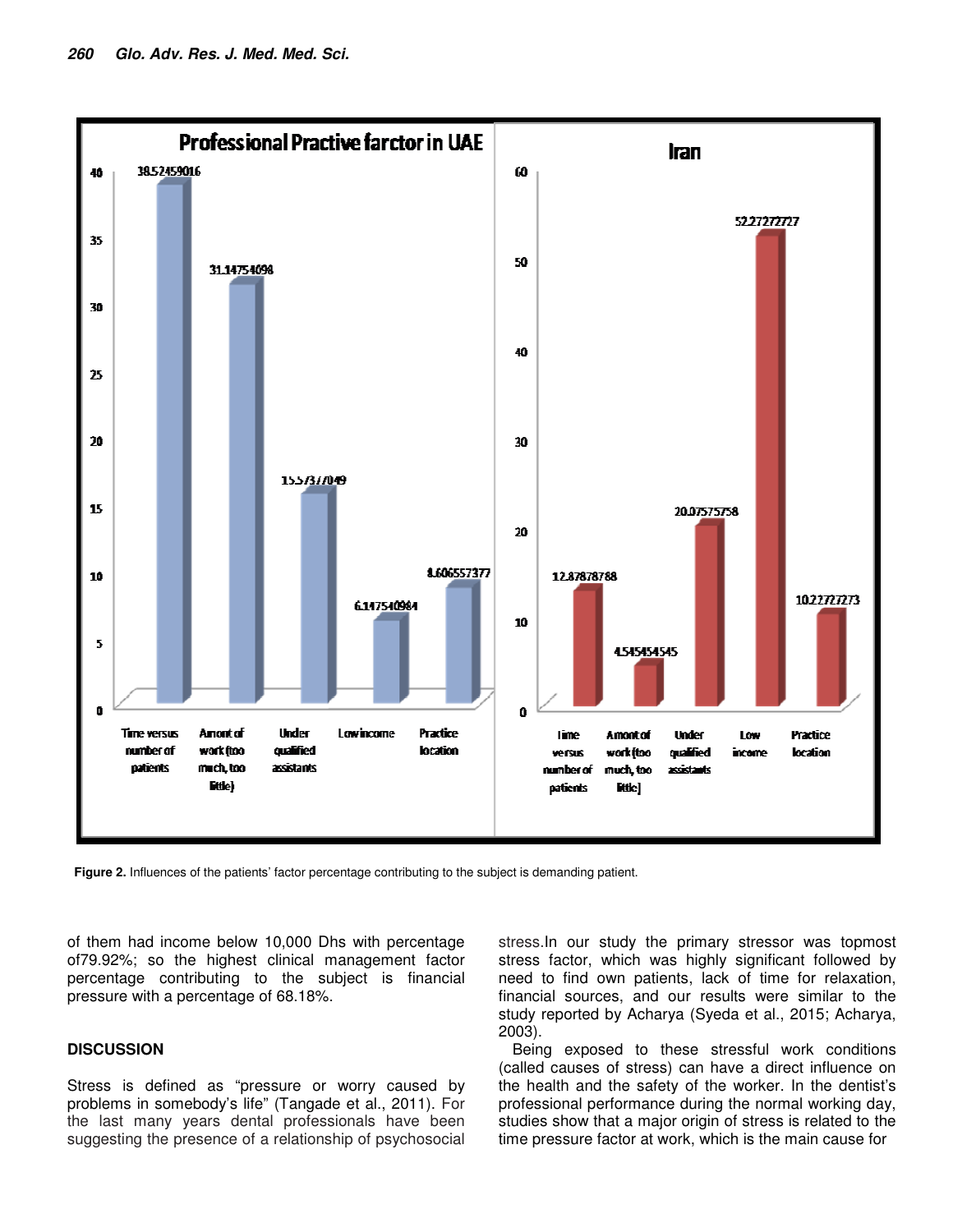dissatisfaction associated with patient and doctor relationships which is similar to some other study (Blanca et al., 2010; Díaz et al., 2006; Vara, 2006).

Numerous studies suggest that dentists are submitted to higher levels of tension than many other professions; factors such as individual factors in the perception of the work atmosphere and the reaction to stressful situations, more thorough studies of personal and organizational variables are needed to facilitate associations to be drawn regarding the presence of the high chronic stress level. The precise identification of stress and the most common stressors which cause it could reduce it by means of an integrated strategy of health promotion and skills development, both professional and for dealing with stress, thus responding to the needs of the dentists and of the institutions affected, by designing steps directed towards minimizing or eliminating the causes generating stress (Blanca et al., 2010; Aparicio, 2002). The limitation of this study was that it was not possible to establish the causal relations (Aparicio, 2002).

Previous studies of burnout conducted in Scotland (Bilge, 2006) and Saudi Arabia (Haifa and Azizah, 2011) have indicated that age, higher qualification, increased income and less working hours are inversely related to degree of burnout. In our study too the results are quite similar to these studies.More than half of the dentists in our study were married in Iran and most of the dentists in our study in UAE were single. Among them 264 dentists in Iran were specialists (43.57%) and were non specialists (56.43%) and among them 244 dentists in UAE were specialists (36.48%) and were non specialists (63.52%) so According to our results, in both groups the high percentage of participates were general dentist and this result is similar to some other studies (Azad et al., 2013).

As the results of this study show in UAE high percentage of participates belong to those worked for less than 5 years, and in Iran high percentage belong to those worked between 5 to 10 years. In UAE most of participates worked at university (as a doctors, Internships, dental students) and in Iran most of them worked at private clinic (Table 2). In UAE most of participates had experience for 1-5 years with percentage of 50%, and in Iran had experience for 11 years and above. In UAE Most of participators worked for 4-8 hours with percentage of 70.9% and in Iran most of them worked for 9-16 hours/day with percentage of 67.04%. In UAE the highest factor belongs to uncooperative patients with percentage of 41.80%, and in Iran highest factor belongs to demanding patients with percentage of 45.45. According to our results most of participators had a job satisfaction in both groups, in UAE in percentage of 55.32% and in Iran with percentage of 84.46%.

#### **CONCLUSION**

Stress is a costly problem in any profession, and dental practitioners are not immune neither. It affects how work gets done during the practice, and can even influence the ability of the office staff to be at their optimal level. Dentists who take steps to reduce stress in their practices are positioned to increase productivity among their staff, create a sense of relaxation and easement for their patients and improve the quality of their work."Improving the working environment at the office" and "Learning how to better handle patient anxiety and hostility" are among the good steps towards creating a stress free environment for the clinic personnel and patients.

The precise identification of stress and the most common stressors which cause it could reduce it by means of an integrated strategy of health promotion and skills development, both professional and for dealing with stress, thus responding to the needs of the dentists and of the institutions affected, by designing steps directed towards minimizing or eliminating the causes generating stress.

#### **ACKNOWLEDGEMENTS**

We would like to express our appreciation to all participants and to those of our colleagues who helped us to carry out this study. The authors would like to thank DrShamloo and DrSarijloo for their assistance in this project. Special thanks go to Mrs. AdelehGhodoosi for statistical assistance. There were no funds for this research.

#### **REFERENCES**

- Acharya S (2003). Factors affecting stress among Indian dental students. J. Dent. Educ. 67: 1140-1148
- Aparicio JC (2002). El estrés relacionado con el trabajo: un problema creciente. Revista Agencia Europea para la Seguridad en el Trabajo. EU-OSHA Magazine 5 - trabajemos contra el estrés. 5:14
- Azad Ali Azad et al (2013). Prevalence of stress and burnout among dentists of Rawalpindi & Islamabad. Pakistan Oral and Dental Journal. 33 (3): 407-411
- Bilge F (2006). Examining the burnout of academics in relation to job satisfaction and other factors. Soc. Behav. Pers. 34: 1151-1160
- Blanca E.Pozos-Radillo et al (2010). Comparative inter-institutional study of stress among dentists. J Acta Odontol. Latinoam. 23 (3): 222-227
- Díaz RM, Pérez RE, Lartigue BM (2006). Desgaste profesional en un grupo de odontólogos. Rev. ADM. 6:220-224
- Haifa M, Azizah M (2011). Burnout Among Dental Academics And Non-Academics In. Riyadh And Eastern Province, Saudi Arabia. J. Pak. Dent. Assoc. 20(4): 199-205
- Haifa M, Azizah M (2011). Burnout among dental academics and Nonacademics in Riyadh and Eastern Province, Saudi Arabia. J. Pak. Dent. Assoc. 20(4): 199-205.